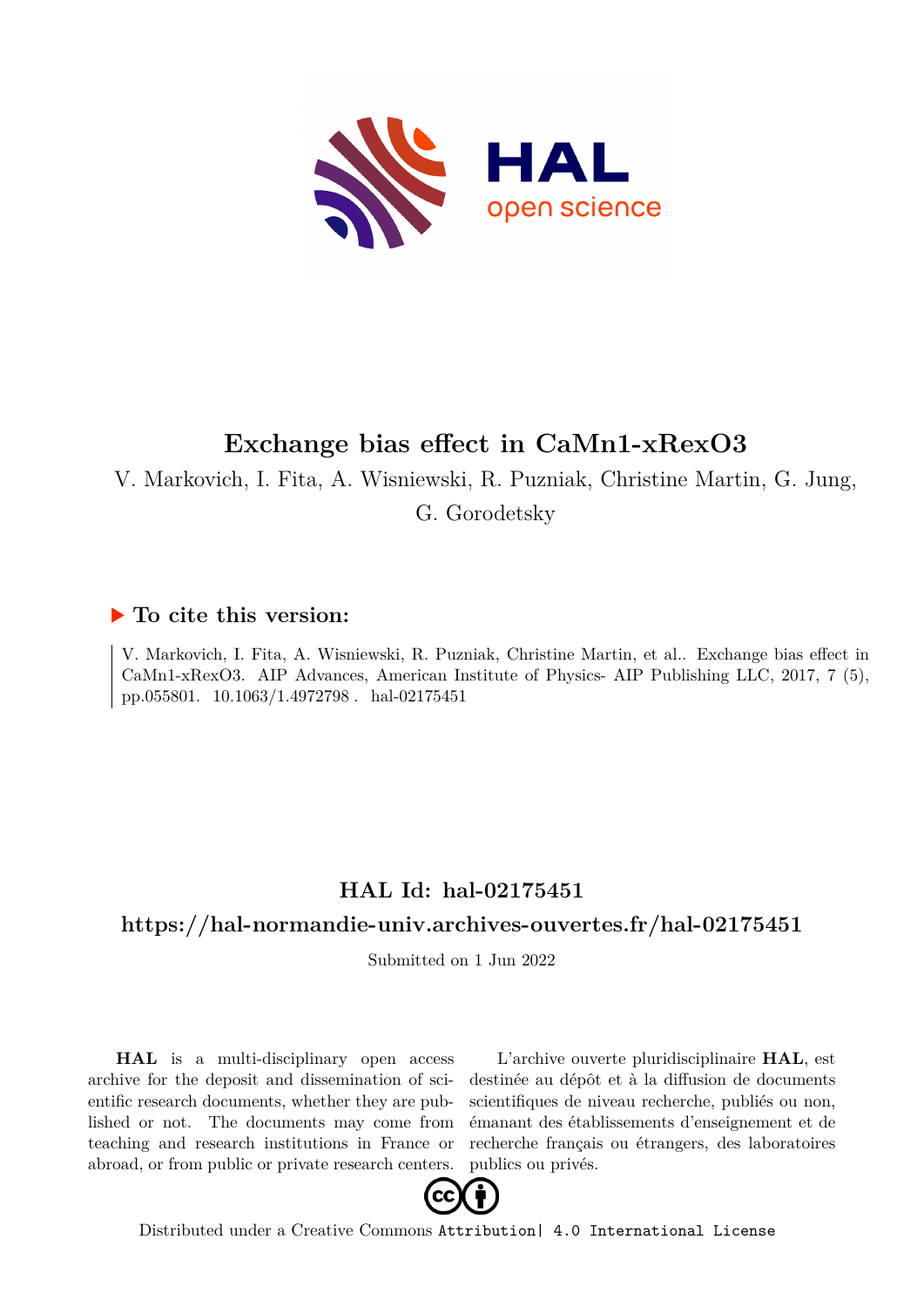# **Exchange bias effect in**  $\text{CaMn}_{1-x}$ **Re** $_{\text{#}\text{#}}$ **O**<sub>3</sub>

Cite as: AIP Advances **7**, 055801 (2017); <https://doi.org/10.1063/1.4972798> Submitted: 31 August 2016 • Accepted: 22 September 2016 • Published Online: 20 December 2016

**[V. Markovich](https://aip.scitation.org/author/Markovich%2C+V), [I. Fita](https://aip.scitation.org/author/Fita%2C+I), [A. Wisniewski](https://aip.scitation.org/author/Wisniewski%2C+A), et al.**





#### **ARTICLES YOU MAY BE INTERESTED IN**

Doping dependent magnetism and exchange bias in CaMn<sub>1-x</sub>W<sub>x</sub>O<sub>3</sub> manganites Journal of Applied Physics **116**, 093903 (2014); <https://doi.org/10.1063/1.4894280>

[Giant zero field cooled spontaneous exchange bias effect in phase separated](https://aip.scitation.org/doi/10.1063/1.4855135) La<sub>1.5</sub>Sr<sub>0.5</sub>CoMnO<sub>6</sub>

Applied Physics Letters **103**, 252410 (2013);<https://doi.org/10.1063/1.4855135>

Exchange bias and memory effect in double perovskite  $Sr<sub>2</sub>FeCoO<sub>6</sub>$ Applied Physics Letters **101**, 142401 (2012);<https://doi.org/10.1063/1.4756792>

**READ NOW!** 

# **AIP Advances**

# Photonics and Optics Collection



AIP Advances **7**, 055801 (2017); <https://doi.org/10.1063/1.4972798> **7**, 055801 © 2016 Author(s).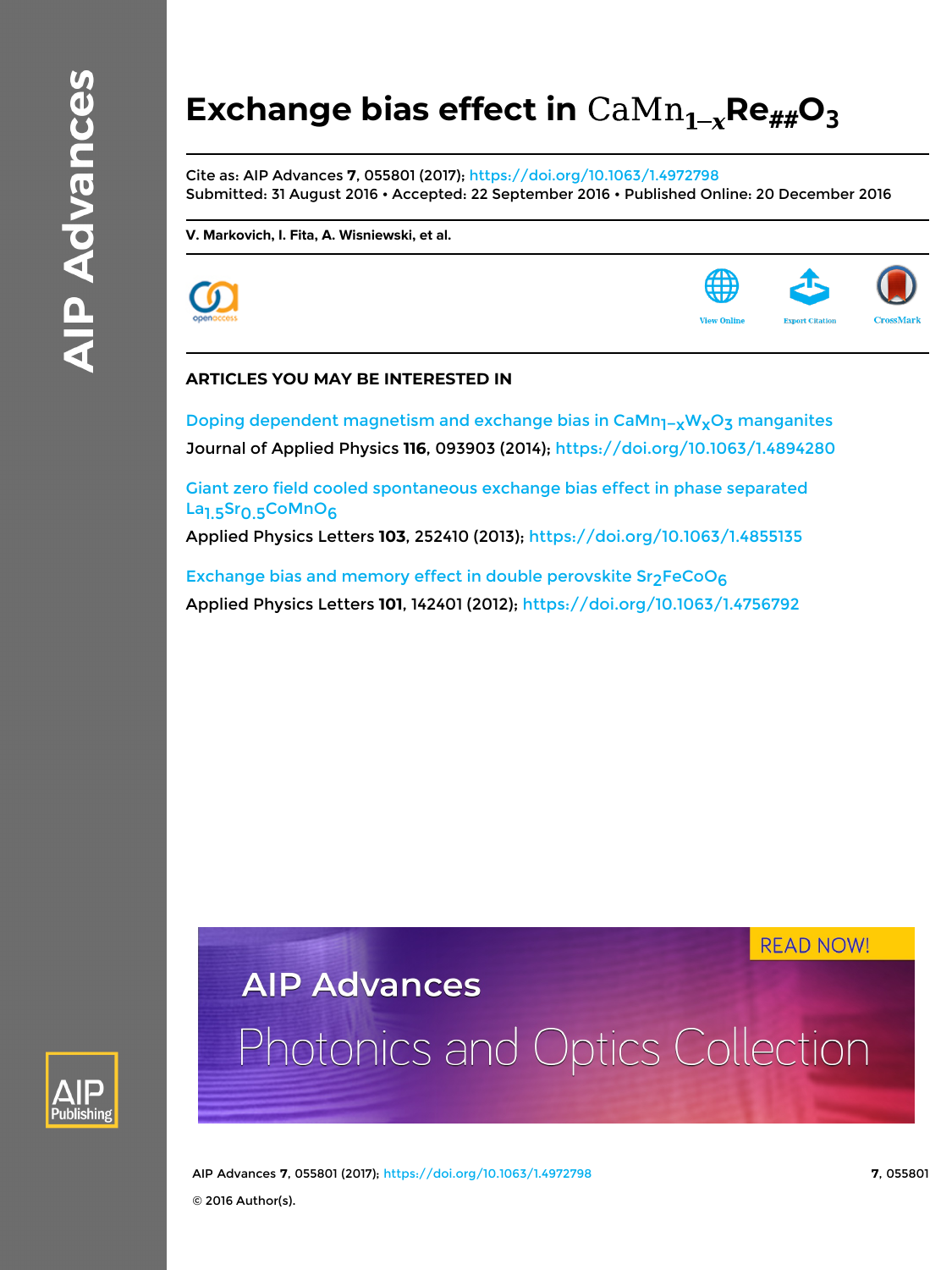

## **[Exchange bias effect in CaMn](http://dx.doi.org/10.1063/1.4972798)1**−*x***Re***x***O<sup>3</sup>**

V. Markovich,<sup>1[,a](#page-2-0)</sup> I. Fita,<sup>2</sup> A. Wisniewski,<sup>2</sup> R. Puzniak,<sup>2</sup> C. Martin,<sup>3</sup> G. Jung,<sup>1,2</sup> and G. Gorodetsky<sup>1</sup>

<sup>1</sup>*Department of Physics, Ben-Gurion University of the Negev, 84105 Beer-Sheva, Israel* 2 *Institute of Physics, Polish Academy of Sciences, PL-02668 Warsaw, Poland* <sup>3</sup>*Laboratoire CRISMAT, UMR 6508, ISMRA, 14050 Caen Cedex, France*

(Presented 2 November 2016; received 31 August 2016; accepted 22 September 2016; published online 20 December 2016)

Exchange bias effect in CaMn<sub>1-*x*</sub>Re<sub>*x*</sub>O<sub>3</sub> ( $x \le 0.1$ ) has been investigated. The effect is very small in the samples doped at  $x = 0.02$  and 0.04, but increases monotonously with further increase in Re doping. For  $x = 0.1$ , both vertical and horizontal shifts in hysteresis loop of field cooled sample decrease monotonously with increasing temperature and vanish above 70 K, while coercivity disappears only above 90 K upon approaching the Néel temperature. Exchange bias field, coercivity, and remanence asymmetry depend sensitively on temperature and maximal measuring field. Magnetic training effect has been studied for  $x = 0.06, 0.08, 0.1$  samples and analyzed using a spin relaxation model. The observed exchange bias is attributed to the low-temperature phase separation into ferromagnetic clusters and the *G*-type and/or *C*-type antiferromagnetic matrix. © *2016 Author(s). All article content, except where otherwise noted, is licensed under a Creative Commons Attribution (CC BY) license [\(http://creativecommons.org/licenses/by/4.0/\)](http://creativecommons.org/licenses/by/4.0/).* [\[http://dx.doi.org/10.1063/1.4972798\]](http://dx.doi.org/10.1063/1.4972798)

The exchange bias (EB) phenomenon, discovered by Meiklejohn and Bean, $<sup>1</sup>$  $<sup>1</sup>$  $<sup>1</sup>$  has been intensively</sup> studied because of its importance for the magnetic information storage technologies.<sup>[2–](#page-6-1)[5](#page-6-2)</sup> Usually, the EB effect manifests itself by shifts in the isothermal magnetization vs applied field curves along the field direction and sometimes along the magnetization axis, as well as by an enhancement of the coercive field  $H_C$  in the field cooled (FC) process. In general, the EB results from coupling between ferromagnetic (FM) spins and interfacial, uncompensated antiferromagnetic (AFM) spins, occurring during cooling of a FM-AFM system through the Néel temperature in applied magnetic field. After the first observation of the EB effect in  $Pr_{1/3}Ca_{2/3}MnO_3$  manganite by Niebieskikwiat and Salamon,<sup>[6](#page-6-3)</sup> it has been reported for various phase-separated manganites and cobaltites.<sup>[5](#page-6-2)[,7](#page-6-4)[–9](#page-7-0)</sup>

The parent CaMnO<sub>3</sub> manganite is the *G*-type antiferromagnet in which the spin of  $Mn^{4+}$  ion is antiparallel to the spins of the six nearest neighbor  $Mn^{4+}$  ions. The Néel temperature  $T_N$  of CaMnO<sub>3</sub> may vary in the range 1[10](#page-7-1)–130 K, depending on the concentration of oxygen vacancies.<sup>10[,11](#page-7-2)</sup> Doping of Mn sites with metal atoms with valance  $> 4+$  creates Mn<sup>3+</sup> ions and induces FM clusters in the AFM matrix.<sup>[12](#page-7-3)</sup> It was found that the occurrence of EB depends strongly on relative ratio of volumes of FM clusters and AFM matrix. Noticeable EB appears in the systems with small volume of FM clusters.<sup>[8](#page-7-4)</sup> Our recent study<sup>[13](#page-7-5)</sup> on magnetic properties of Re-doped CaMn<sub>1-x</sub>Re<sub>x</sub>O<sub>3</sub> (CMRO) ( $0 \le x$  $\leq$  0.1) suggested that the ground state evolves with increasing *x*, from the *G*-type AFM state with weak FM component (for *x* up to 0.06) to mostly *C*-type AFM state with charge ordering for *x* = 0.08 and 0.1.

In this paper, we report on EB effect in CMRO system. In particular we report on the temperature dependence of hysteresis loops in various maximal magnetic fields  $H_{MAX}$ , up to 50 kOe and on training effect (TE) for  $x = 0.06, 0.08$  and 0.1 samples.

In our studies, we have employed polycrystalline samples prepared by a standard ceramic route in air, with intermediate crushing and heating.<sup>[12](#page-7-3)</sup> The magnetic measurements and X-rays diffraction data have shown that CMRO samples are paramagnetic (PM) with *Pnma* crystallographic symmetry



<span id="page-2-0"></span><sup>&</sup>lt;sup>a</sup>Corresponding Author Vladimir Markovich: [markoviv@bgu.ac.il](mailto:markoviv@bgu.ac.il)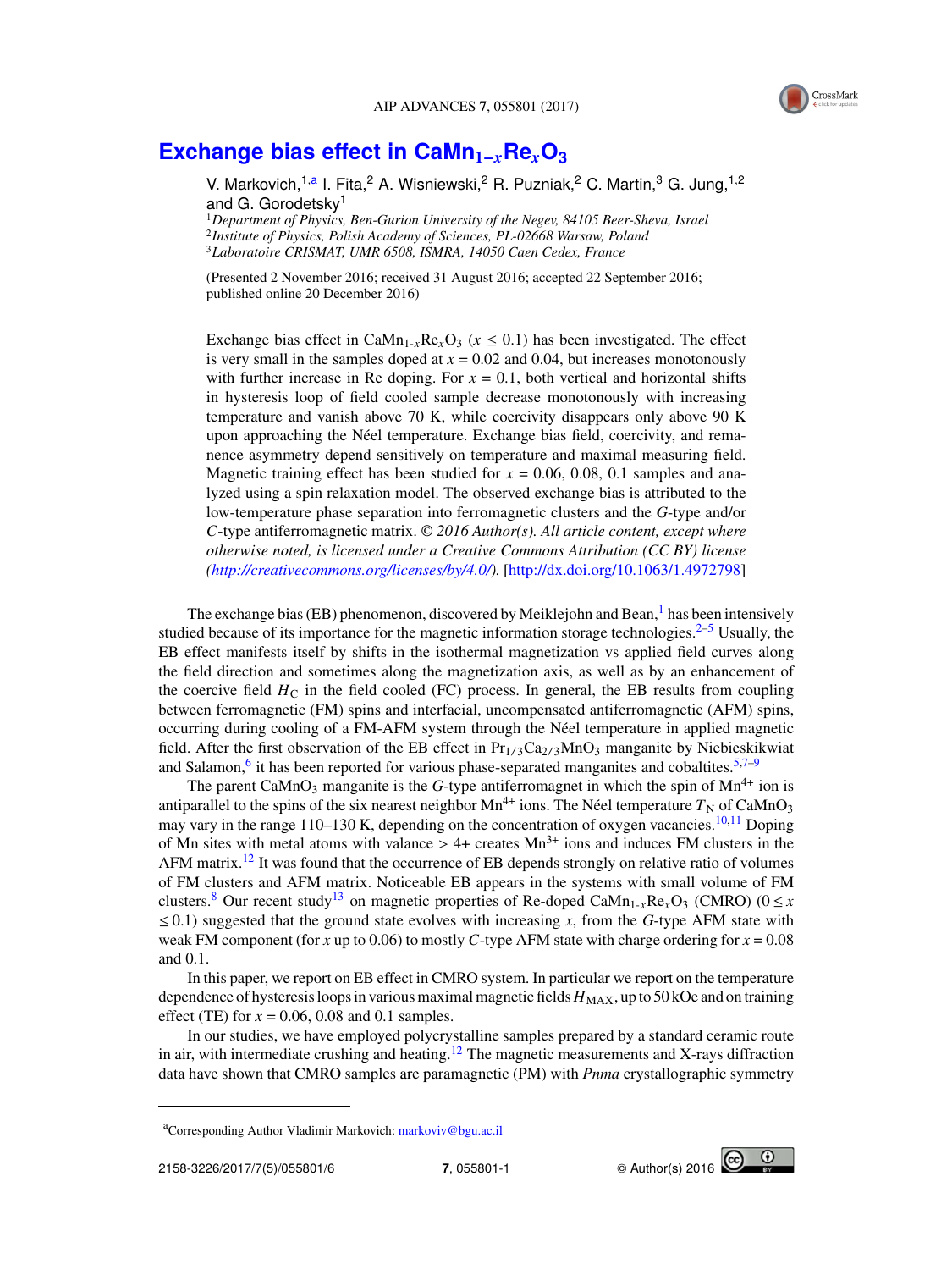at room temperature.<sup>[13](#page-7-5)</sup> Magnetic measurements were performed using PAR 4500 vibrating sample magnetometer in magnetic field  $\leq 15$  kOe, while dc magnetization measurements at higher magnetic field were carried out using the vibrating sample magnetometer (VSM) option of Quantum Design Physical Property Measurement System.

Temperature dependences of the field cooled and zero field cooled magnetization,  $M_{FC}$  and  $M_{\text{ZFC}}$ , of CaMn<sub>1-x</sub>Re<sub>x</sub>O<sub>3</sub> (0.04  $\leq$  *x*  $\leq$  0.1), recorded at applied field of 100 Oe, are shown in Fig. [1\(a\),](#page-3-0) while those for  $x = 0.02$  sample are shown in the inset to Fig. [1\(a\).](#page-3-0) Magnetization at temperatures above 110 K is very small for all studied samples. Low temperature magnetization for the sample with  $x = 0.1$  remains very low while that for the sample with x up to 0.08 varies non-monotonously with x. The temperature evolution of  $M_{FC}$  and  $M_{ZFC}$  demonstrates that: (i)  $T_N$ , associated with increase of  $M_{\text{FC}}$ , decreases with increasing *x* from ~ 110 K at *x* = 0.04 to ~ 95 K at *x* = 0.1. (ii)  $M_{\text{FC}}$  and  $M_{\text{ZFC}}$  of all studied samples considerably split below  $T_N$ , indicating the presence of frustrated magnetic states. (iii)  $M_{\text{FC}}$  and  $M_{\text{ZFC}}$  for the sample with  $x = 0.02$  exhibit a maximum below  $T_{\text{N}}$  and then change the sign and become negative at  $T < 40$  K.

Low temperature  $M_{\text{FC}}$  recorded at  $H = 15$  kOe (Fig. [1\(b\)\)](#page-3-0) increases with increasing *x* up to  $x = 0.04$  and decreases with further increase in *x*. In the PM range,  $150 < T < 250$  K,  $M_{\text{FC}}$  increases with increasing doping for  $0.02 \le x \le 0.08$ , while  $M_{\text{FC}}$  at  $x = 0.1$  almost coincides with that at  $x = 0.08$ . Field cooled magnetization of the latter samples exhibits wide maximum related to the charge/orbital ordering (CO/OO) at  $T_{\text{CO}} \approx 121$  K for the sample with  $x = 0.08$  and  $T_{\text{CO}} \approx 139$  K for that with  $x = 0.1$ . Inset to Fig. [1\(b\)](#page-3-0) shows magnetic hysteresis loops measured at  $T = 10$  K after ZFC. The spontaneous magnetization  $M_0$ , evaluated by linear extrapolation of the high field magnetization



<span id="page-3-0"></span>FIG. 1. (a) and inset in (a)  $M_{ZFC}(T)$  (open symbols) and  $M_{FC}(T)$  (solid symbols) recorded in  $H = 100$  Oe for CaMn<sub>1-*x*</sub>Re<sub>*x*</sub>O<sub>3</sub> samples with  $x = 0.02$  (triangles),  $x = 0.04$  (stars),  $x = 0.06$  (circles)  $x = 0.08$  (squares),  $x = 0.1$  (diamonds). (b)  $M_{\text{FC}}(T)$ recorded in magnetic field of  $H = 15$  kOe. Inset shows hysteresis loops for CaMn<sub>1-x</sub>Re<sub>x</sub>O<sub>3</sub> samples recorded at  $T = 10$  K after ZFC. (b) Hysteresis loops of CMRO at various *T*, as measured after FC in  $H_{\text{cool}} = 15$  kOe.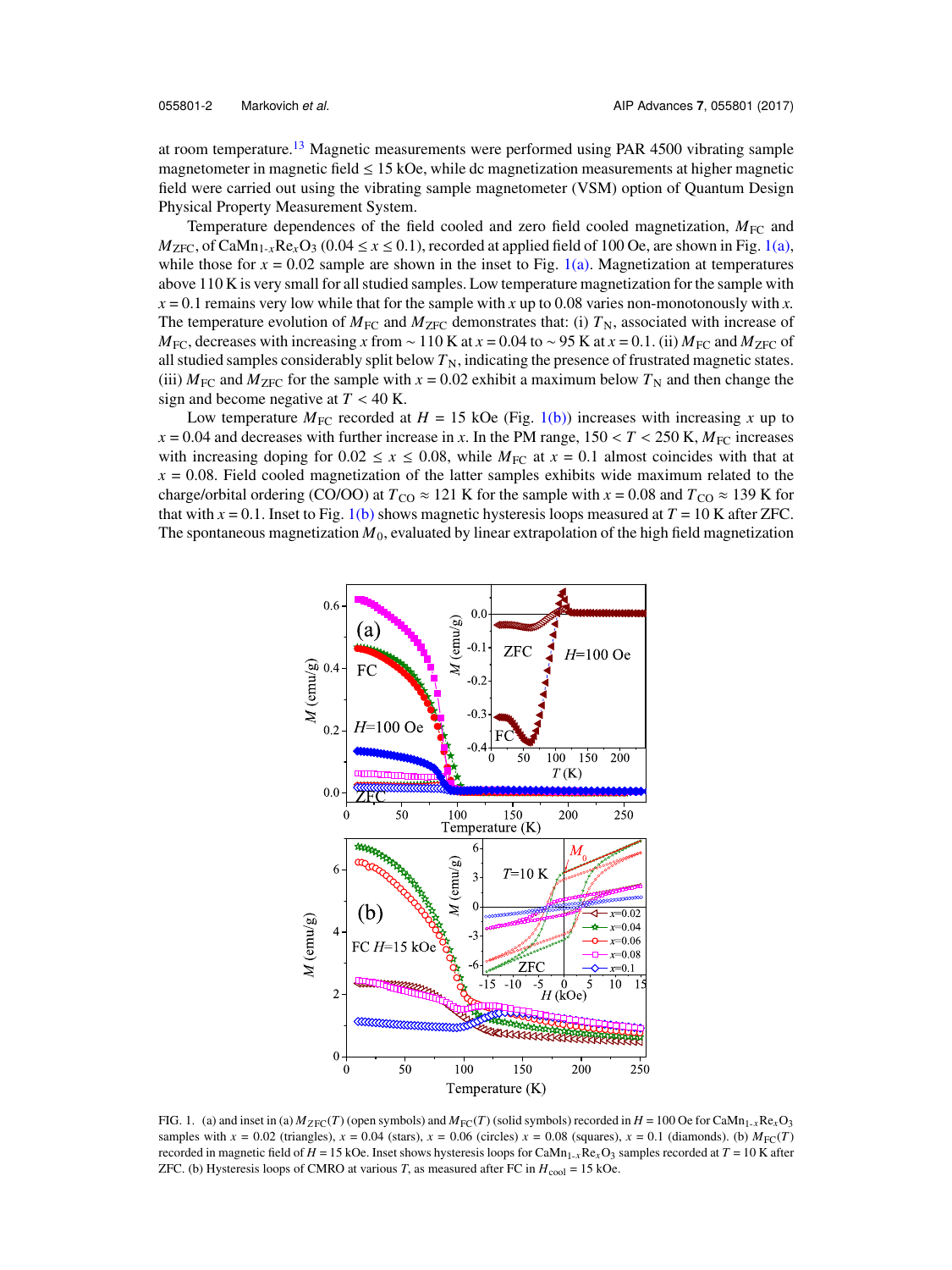to  $H = 0$ , is very small (0.79 emu/g) for  $x = 0.02$ , increases quickly with increasing x, peaks at  $x = 0.04$  ( $M_0 \approx 3.53$  emu/g), and then drops to 0.24 emu/g for  $x = 0.1$ . Small values of  $M_0(x)$  indicate that at low temperatures, the major part of the magnetic volume of CMRO samples is occupied by AFM matrix.

Figure  $2(a)$  shows hysteresis loops measured at various temperatures for the sample with  $x = 0.1$ after FC in  $H_{\text{cool}} = 15$  kOe. There is no magnetic hysteresis above 100 K. Loops recorded at  $T < 80$  K<br>show shifts along magnetic field axis which is absent in the ZEC loops, as expected for the EB effect show shifts along magnetic field axis which is absent in the ZFC loops, as expected for the EB effect. Figure 2(a) shows hysteresis loops measured at various temperatures for the sample with  $x = 0.1$  after FC in  $H_{\text{cool}} = 15$  kOe. There is no magnetic hysteresis above 100 K. Loops recorded at  $T < 80$  K show shifts along ma the fields at which the magnetization equals zero for decreasing and increasing branch of the loop, respectively.<sup>[1–](#page-6-0)[5](#page-6-2)</sup> The shift along the magnetization axis is quantified as  $M_{EB} = (M_1 + M_2)/2$ , where  $M_1$  and  $M_2$  are the magnetizations at  $H = 0$  for decreasing and increasing branches of the hysteresis loop, respectively. The presence of a vertical shift can be linked to the remanent state, arising from the presence of a FM-like phase distributed in the AFM matrix. It appears that  $H_{EB}$  is very small for the sample with  $x = 0.02$  and 0.04, and increases with increasing doping at  $x > 0.04$ , as the volume of FM phase decreases. Therefore, we have studied in details the EB effect only for higher doping levels, *x* = 0.06, 0.08, and 0.1.

For maximal applied magnetic field  $H_{MAX} = 15$  kOe, the magnetization is far from being saturated. The ascending and descending branches of hysteresis loops coincide only at fields close to the  $H_{MAX}$ . Thus, the observed  $H_{EB}$  and  $M_{EB}$  may represent somewhat the effect of minor loops.<sup>[14–](#page-7-6)[16](#page-7-7)</sup> It was suggested that the presence of the "true" EB may be derived only from effectively saturated hysteresis loops recorded in high enough  $H_{MAX}$ .<sup>[14](#page-7-6)[–16](#page-7-7)</sup> A system will be considered effectively saturated if the ascending and descending branches of its hysteresis loop coincide at fields higher than the anisotropy field.



<span id="page-4-0"></span>FIG. 2. (a) Hysteresis loops of  $x = 0.1$  sample, at various *T*, as measured after FC in  $H_{\text{cool}} = 15$  kOe. (b) Hysteresis loops of  $x = 0.1$  sample as measured at  $T = 10$  K after FC in  $H_{\text{cool}} = 15$  kOe with different  $H_{\text{MAX}}$ . (c,d)  $H_{\text{EB}}$ ,  $H_{\text{CD}}$ , and  $M_{\text{C}}$  as a function of  $H_{MAX}$ .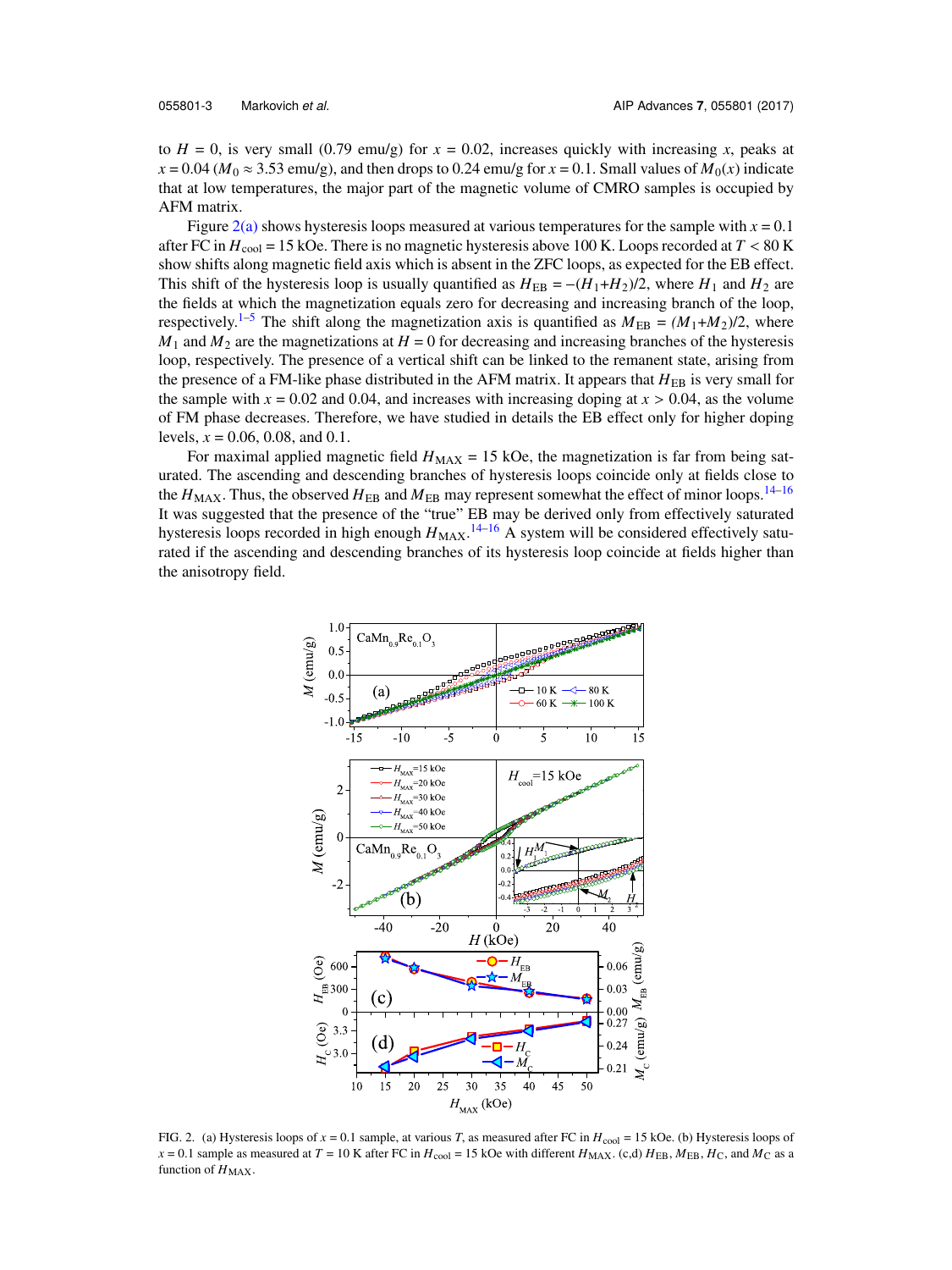To verify if the EB in CMRO is an intrinsic one, we have investigated the dependence of  $H_{EB}$ and  $M_{EB}$  on  $H_{MAX}$  for the sample doped at  $x = 0.1$ . It can be seen in Fig. [2\(b\)](#page-4-0) that for low  $H_{MAX}$ , loops exhibit large horizontal and vertical shifts. However, for the same cooling field  $H_{\text{cool}}$  and large enough  $H_{\text{MAX}}$ ,  $H_{\text{EB}}$  and  $M_{\text{EB}}$  stabilize, see Fig. [2\(c\).](#page-4-0) It appears that  $H_{\text{EB}}$  and  $M_{\text{EB}}$  decrease with increasing measuring field  $H_{\text{MAX}}$  in very similar manner, while  $H_{\text{C}}$  and  $M_{\text{C}}$  increase with increasing field, see Fig. [2\(d\).](#page-4-0) Here, the coercivity  $H_C$  is defined as the half-width of the loop  $H_C = (H_2 - H_1)/2$ , while the magnetic coercivity  $M_C = (M_1 - M_2)/2$  is the "vertical axis" equivalent of  $H_C$ .

The essential property of any exchange biased system is so-called training effect, which manifests itself in the reduction of  $H_{EB}$  with increasing number of consecutively recorded loops at a fixed temperature.<sup>[3,](#page-6-5)[5,](#page-6-2)[9](#page-7-0)</sup> We have measured 10 hysteresis loops for  $x = 0.06, 0.08$ , and 0.1 samples at  $T = 10$  K after FC at  $H_{\text{cool}} = 20$  kOe with  $H_{\text{MAX}} = 50$  kOe. It is well known that  $H_{\text{EB}}$  change is the most significant between the first and the second loop.<sup>[3,](#page-6-5)[5](#page-6-2)[,9](#page-7-0)</sup> Moreover, the change is the most pronounced at the left branch of the loop, while the right branch evolves only slightly. Figure  $3(a)$ shows the recording of 10 hysteresis loops for  $x = 0.1$  sample, while Fig. [3\(b\)](#page-5-0) presents an enlarged view of the shift in the left branch of  $M(H)$ . The loops shift toward lower fields upon increasing number of field cycles *n*. Figure [3\(c\)](#page-5-0) shows the dependence of both  $H_1$  and  $H_2$  on the number *n* of field cycles, while the evolution of  $H_{EB}$  with *n* is presented in Fig. [3\(d\).](#page-5-0) The dependence of  $H_{EB}$  on the number of cycles *n* can be well fitted by a simple power law expression,  $3.5.9$  $3.5.9$  $3.5.9$ 

<span id="page-5-1"></span>
$$
H_{\rm EB}(n) - H_{\rm EB\infty} \propto A / \sqrt{n},\tag{1}
$$



<span id="page-5-0"></span>FIG. 3. (a) Consecutively measured ten hysteresis loops of the sample with  $x = 0.1$  at  $T = 10$  K cooled under  $H_{\text{cool}} = 20$  kOe with  $H_{MAX} = \pm 50$  kOe. (b) The enlarged view of these loops to reveal the shift of the loops with increasing loop number. (c) Variation of the coercive fields *H*<sup>1</sup> and *H*<sup>2</sup> with number of recurrent hysteresis loops *n*. (d) The symbols represent the experimental data for  $H_{EB}$  versus loop index number. Dashed line corresponds to a fit with a power law (Eq. [\(1\)](#page-5-1)) for  $n \ge 2$ , while solid line illustrates the best fit with the Eq.  $(2)$ .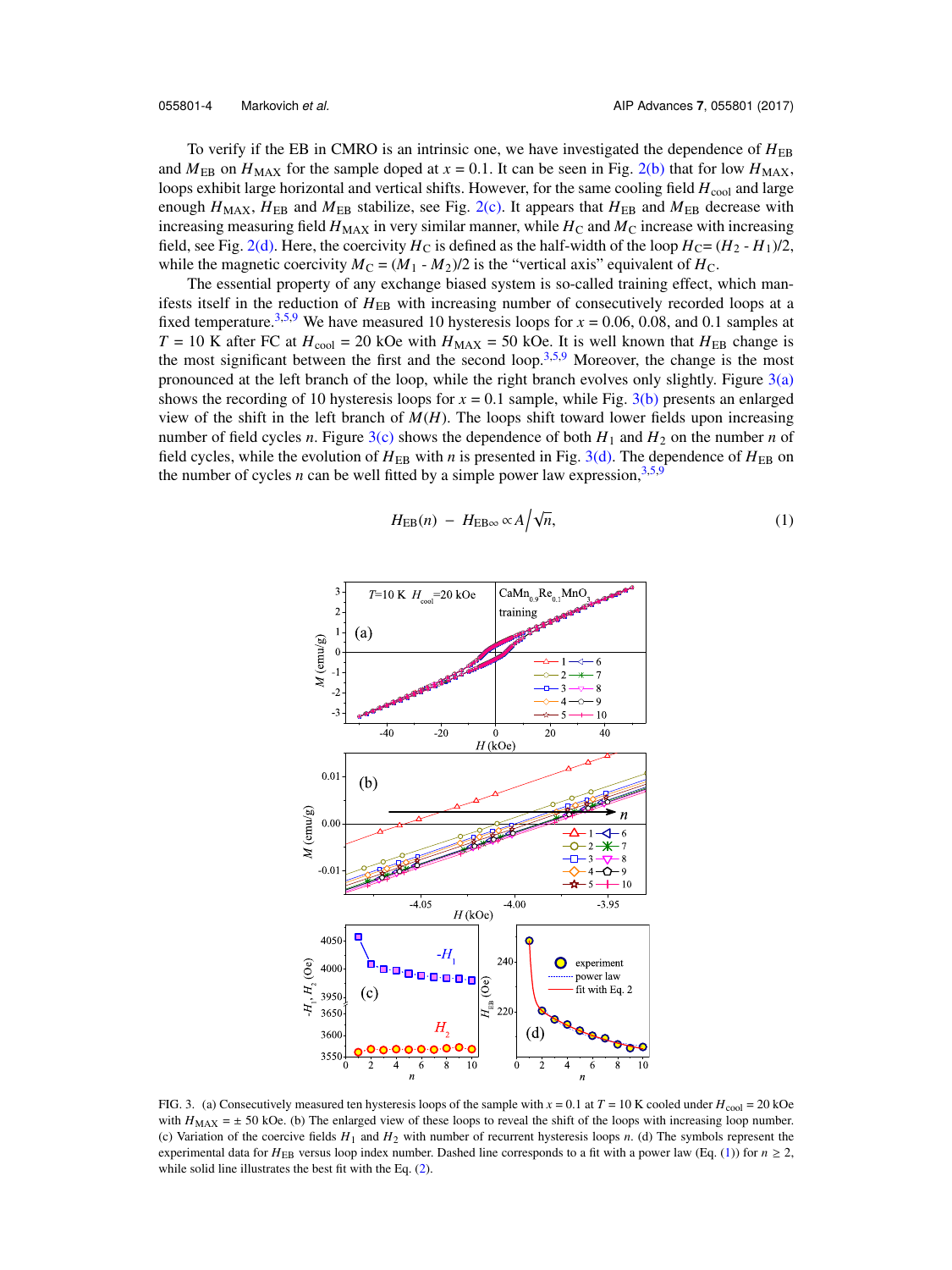| $H_{EB}(n) = H_{EB\infty} + A_f \exp(-n/P_f) + A_i \exp(-n/P_i)$ |                                  |                 |                                                             |            |         |       |
|------------------------------------------------------------------|----------------------------------|-----------------|-------------------------------------------------------------|------------|---------|-------|
| sample                                                           | $H_{\text{ER}\infty}(\text{Oe})$ | $A_f$ (Oe)      | $P_{\rm f}$                                                 | $A_i$ (Oe) | $P_i$   | $R^2$ |
| $x=0.06$                                                         | $39+4$                           | $110\pm 20$     | $0.4 \pm 0.1$                                               | $9\pm2$    | $6\pm3$ | 0.983 |
| $x=0.08$                                                         | $78+3$                           | $56000\pm8000$  | $0.1 \pm 0.1$                                               | $12+2$     | $6\pm2$ | 0.987 |
| $x=0.1$                                                          | $199+5$                          | $2000 \pm 1000$ | $0.2 \pm 0.1$                                               | $29+2$     | $7\pm3$ | 0.998 |
|                                                                  |                                  |                 | $H_{\text{ER}}(n) - H_{\text{ER}\infty} \propto A/\sqrt{n}$ |            |         |       |
| sample                                                           | $H_{\text{ER}\infty}$ (Oe)       |                 | A(Oe)                                                       |            | $R^2$   |       |
| $x=0.06$                                                         | $36.7 \pm 0.6$                   |                 | $14\pm2$                                                    |            | 0.936   |       |
| $x=0.08$                                                         | $70.1 \pm 0.8$                   |                 | $17+2$                                                      |            | 0.954   |       |
| $x=0.1$                                                          | $194 \pm 2$                      |                 | $40\pm3$                                                    |            | 0.963   |       |
|                                                                  |                                  |                 |                                                             |            |         |       |

<span id="page-6-7"></span>TABLE I. Values of expressions 1 and 2 fitting parameters approximating experimental data for TE.

where  $H_{EB\infty}$  is the value of the EB field recorded at  $n \to \infty$ . The dashed line in Fig. [3\(d\)](#page-5-0) shows the best fitted curve for  $n \ge 2$  with  $H_{EB\infty} = 194 \pm 2$  Oe. Fitting parameters for all doping levels are presented in Table [I.](#page-6-7) It should be underlined that the relation (1) holds only for  $n \geq 2$  and cannot explain steep relaxations between the first and the second loop.

Recently, the TE has been alternatively described using two different relaxation rates for frozen and rotatable uncompensated spin components at the interface.<sup>[17](#page-7-8)</sup> In this approach

<span id="page-6-6"></span>
$$
H_{\text{EB}}(n) = H_{\text{EB}\infty} + A_{\text{f}} \exp(-n/P_{\text{f}}) + A_{\text{i}} \exp(-n/P_{\text{i}}),
$$
\n(2)

where  $A_f$  and  $P_f$  are related to changes in the frozen spins configuration, and  $A_i$  and  $P_i$  are evolving parameters linked to the rotatable spin component at the FM/AFM interface. The magnetic field dimension is dimension of parameters *A*, while parameters *P* are dimensionless and in some sense act as a relaxation time, although the continuous time variable is replaced by a discrete loop number. Equation [\(2\)](#page-6-6) fits to the data much better than the simple power law, including the first two points, as proved by the fitting quality parameter  $R^2$ . The relevant fitting parameters are shown in Table [I.](#page-6-7) It appears that for all studied samples the contributions of rotatable uncompensated AFM spins and frozen AFM components at the interface are comparable at the initial stage of the training but the frozen AFM component relaxes much slower with respect to the rotatable one. Indeed, the rotatable uncompensated AFM spins relax much quicker for higher doped samples  $(x = 0.08$  and  $0.1)$  and their contribution becomes vanishingly small already at  $n = 2$ , while for  $x = 0.06$  the rotatable contribution remains still essential for *n* = 2. The difference in the relaxation of both components may be measured by the relative rate of relaxation of frozen and rotatable spins  $P_f$  /  $P_i$  which for the sample with  $x = 0.06$  is significantly larger than that for the samples with higher doping levels. In principle, that difference may be a consequence of differences in phase separation in different samples. We have recently proposed that small FM clusters are distributed in the *G*-type AFM matrix for *x* = 0.06 case, while and in samples with  $x = 0.08$  and 0.1, the matrix is more anisotropic C-type CO AFM.<sup>[13](#page-7-5)</sup> Unfortunately, significant errors in the fitting parameters do not enable us to confirm such a claim in this case. We may only conclude that Eq. [\(2\)](#page-6-6) describes well the TE effect in studied samples.

This work was supported by the Polish NCN grants 2014/15/B/ST3/03898 and 2012/05/B/ ST3/03157.

<span id="page-6-0"></span><sup>1</sup> W. H. Meiklejohn and C. P. Bean, [Phys. Rev.](http://dx.doi.org/10.1103/PhysRev.102.1413) **102**, 1413 (1956); **105**, 904 (1957); W. H. Meiklejohn, [J. Appl. Phys.](http://dx.doi.org/10.1063/1.1728716) **33**, 1328 (1962).

<span id="page-6-5"></span><sup>3</sup> J. Nogués, J. Sort, V. Langlais, V. Skumryev, S. Suriñach, J. S. Muñoz, and M. D. Baró, [Phys. Rep.](http://dx.doi.org/10.1016/j.physrep.2005.08.004) 422, 65 (2005).

<span id="page-6-1"></span><sup>&</sup>lt;sup>2</sup> J. Nogués and I. K. Schuller, [J. Magn. Magn. Mater.](http://dx.doi.org/10.1016/S0304-8853(98)00266-2) 192, 203 (1999).

<sup>4</sup> F. Radu and H. Zabel, in *Magnetic Heterostructures: Advances and Perspectives in Spin structures and Spin transport*, Ed. H. Zabel and S. D. Bader, Springer Tracts in Modern Physics (Springer-Verlag, Berlin, 2008), vol. 227, pp. 97–184.

<span id="page-6-2"></span><sup>5</sup> S. Giri, M. Patra, and S. Majumdar, [J. Phys.: Condens. Matter.](http://dx.doi.org/10.1088/0953-8984/23/7/073201) **23**, 073201 (2011).

<span id="page-6-3"></span><sup>6</sup> D. Niebieskikwiat and M. B. Salamon, [Phys. Rev. B](http://dx.doi.org/10.1103/PhysRevB.72.174422) **72**, 174422 (2005).

<span id="page-6-4"></span><sup>7</sup> T. Qian, G. Li, T. F. Zhou, X. Q. Xiang, X. W. Kang, and X. G. Li, [Appl. Phys. Lett.](http://dx.doi.org/10.1063/1.2426887) **90**, 012503 (2007).